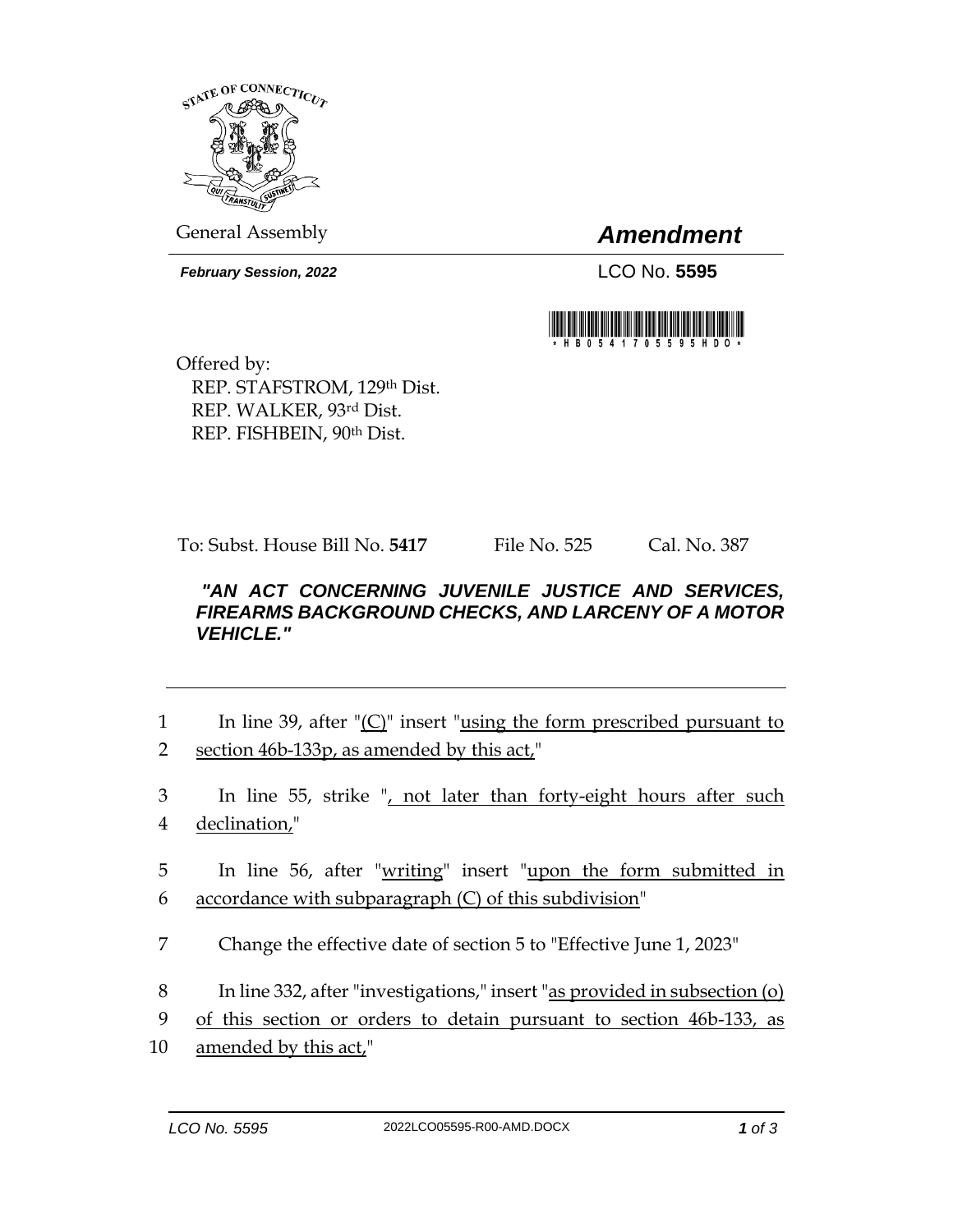|    | sHB 5417<br><b>Amendment</b>                                                |  |  |
|----|-----------------------------------------------------------------------------|--|--|
| 11 | In line 352, strike "Records of cases of juvenile matters"                  |  |  |
| 12 | Strike lines 353 to 355, inclusive, in their entirety                       |  |  |
| 13 | In line 365, after "marshal" insert "or adult probation officer"            |  |  |
| 14 | In line 376, after "Administrator." insert "On and after October 1, 2022,   |  |  |
| 15 | such form shall instruct any judge who declines to detain such child to     |  |  |
| 16 | articulate in writing, upon such form, the reasons for such declination."   |  |  |
| 17 | In line 382, after "Branch" insert ", the Division of Criminal Justice, the |  |  |
| 18 | Division of State Police within the Department of Emergency Services        |  |  |
| 19 | and Public Protection and each municipal police department"                 |  |  |
| 20 | Strike sections 19 to 21, inclusive, in their entirety and renumber the     |  |  |
| 21 | remaining sections and internal references accordingly                      |  |  |
| 22 | After the last section, add the following and renumber sections and         |  |  |
| 23 | internal references accordingly:                                            |  |  |
| 24 | "Sec. 501. Section 46b-124 of the 2022 supplement to the general            |  |  |
| 25 | statutes is amended by adding subsection (o) as follows (Effective June 1,  |  |  |
| 26 | 2022):                                                                      |  |  |
| 27 | (NEW) (o) A law enforcement official conducting a legitimate                |  |  |
| 28 | criminal investigation may have direct electronic access to the following   |  |  |
| 29 | information concerning a child who is subject to such investigation: (1)    |  |  |
| 30 | Pending juvenile delinquency charges; and (2) any suspended detention       |  |  |
| 31 | orders or prior juvenile adjudications during the ninety days prior to the  |  |  |
| 32 | initiation of such investigation.                                           |  |  |
| 33 | Sec. 502. (Effective from passage) Not later than March 1, 2023, the        |  |  |
| 34 | executive director of the Court Support Services Division of the Judicial   |  |  |
| 35 | Branch shall report on the progress being made toward the                   |  |  |
| 36 | implementation of the provisions of section 46b-124 of the general          |  |  |
| 37 | statutes, as amended by this act, to the joint standing committee of the    |  |  |
| 38 | General Assembly having cognizance of matters relating to the judiciary     |  |  |

 General Assembly having cognizance of matters relating to the judiciary in accordance with the provisions of section 11-4a of the general statutes.